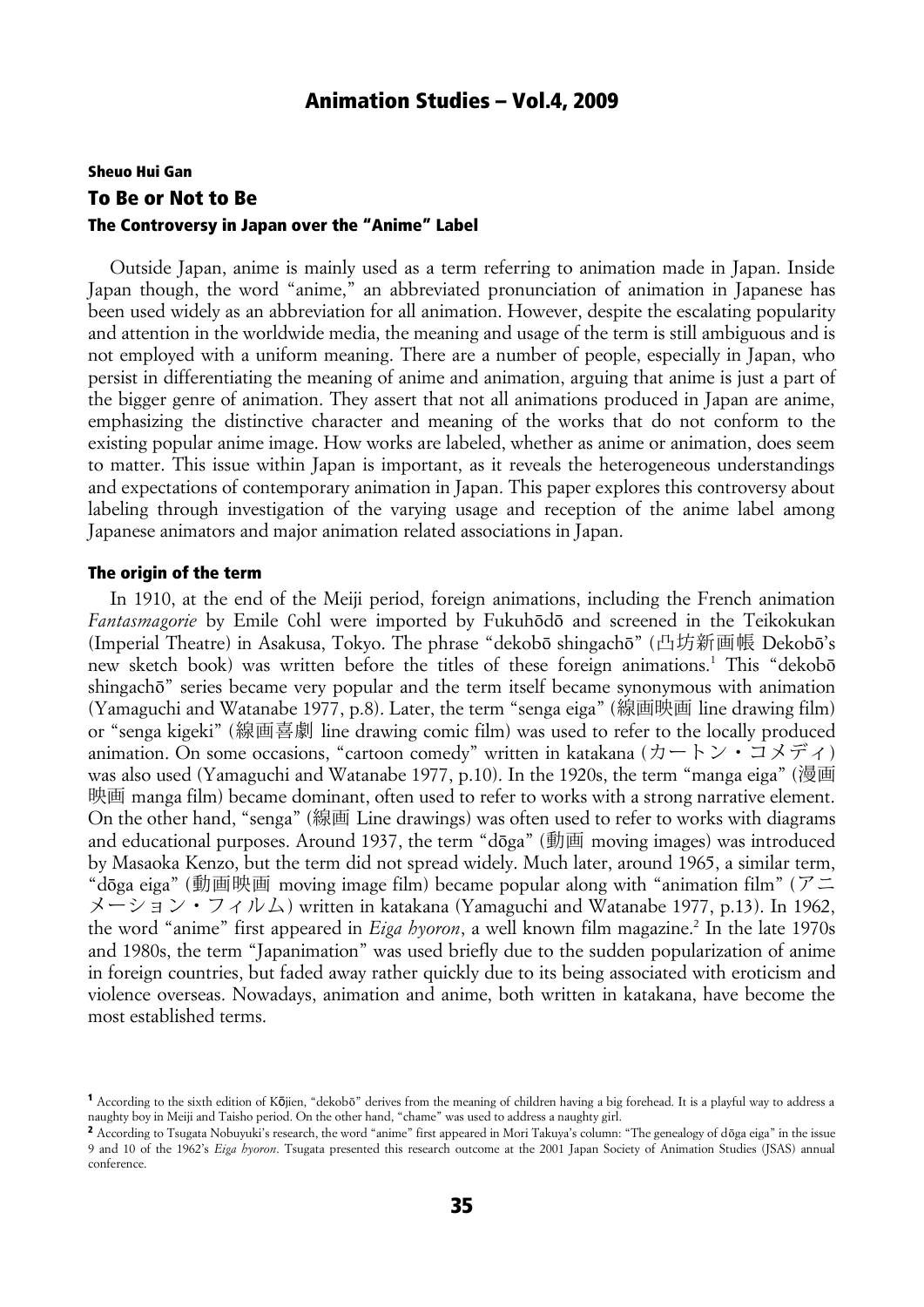Anime which has been conveniently regarded as an abbreviation for all animation within the country are largely represented by drawn animation in TV series, theatrical works or DVDs which have been produced and released by a strong networking of "seisaku iinkai," or joint ventures of several companies, for risk sharing as well as promotional purposes. However, works that are produced independently and art animations are usually addressed as animation rather than anime. At the moment, the strong ties that link the commercial production, distribution and exhibition networks seem to have formed a fluctuating consensus to distinguish what is anime and what not. The Ministry of Economy, Trade and Industry (METI) of Japan has identified the category of anime (referring to the bulk of commercial anime and its related merchandise) as a content-related industry like manga, games and music.

On the other hand, the overseas view point often sees the styles, voices, character design, selective animation (limited animation) and so on as typical of Japanese animation, as these are convenient features to distinguish Japanese works from other national, regional, or company styles. As Miyao Daisuke points out, anime "is now widely used to distinguish Japanese animation from other forms. Around this entity of *anime*, there is a growing sense that we know what *anime* refers to, what kind of object it is. In the United Sates, this sense of what *anime* is has been shaped by television programming and product marketing" (Miyao 2002, p.192). Miyao's arguments describe one of the key issues that surround anime: the specific features of anime (i.e. science fiction, giant robot, girls with magical powers, school uniforms, and shrine costumes) which continue to form a children-oriented image that marginalizes the image of anime overseas. This pervasive anime image has attracted scholars from different fields to study them from the perspective of popular culture, globalization and the diffusion of cultural influence, sociological, physiological, consumerism, business and many others. However, this popular anime image also has distanced many creators, film lovers, animation enthusiasts and film scholars from anime, who often consider anime as merely current fashion, not a serious art form.

The ambiguity involved in defining anime, and the varied usage of the term is an ongoing process, within Japan and overseas. My purpose here is to provide a glimpse into the current state of the term inside Japan, through close range of observation of everyday usage together with surveying various materials in Japanese. Setting aside how anime is defined outside Japan, it is important to note that anime does not have a homogenous meaning inside the country, which complicates the task of attempting to establish a consistent meaning of the term.

#### Anime as abbreviation of animation

Studio Ghibli is one of the major animation studios in Japan famous for its high quality feature-length animated films, popular with children and adults. Ghibli's audience is not limited to anime or animation lovers but also includes people who are interested in film and contemporary culture in general. Studio Ghibli aims at producing works that maintain a balance between an engaging narrative and attractive motion design. Works from Ghibli are often considered as artistic productions, both entertaining and meaningful.

In the two large collections of Miyazaki's writings<sup>3</sup>, Shuppatsu ten 1979-1996 (Point of *Departure*, 1996) and *Orikaeshi ten 1997-2008* (*The Turning Point*, 2008), he often refers to his works as "eiga" (films), pointing out they are fundamentally different from what has been called anime (Miyazaki 1996, p.101-115, Miyazaki 2008, p.82).

<sup>&</sup>lt;sup>3</sup> See references for other writings by Miyazaki.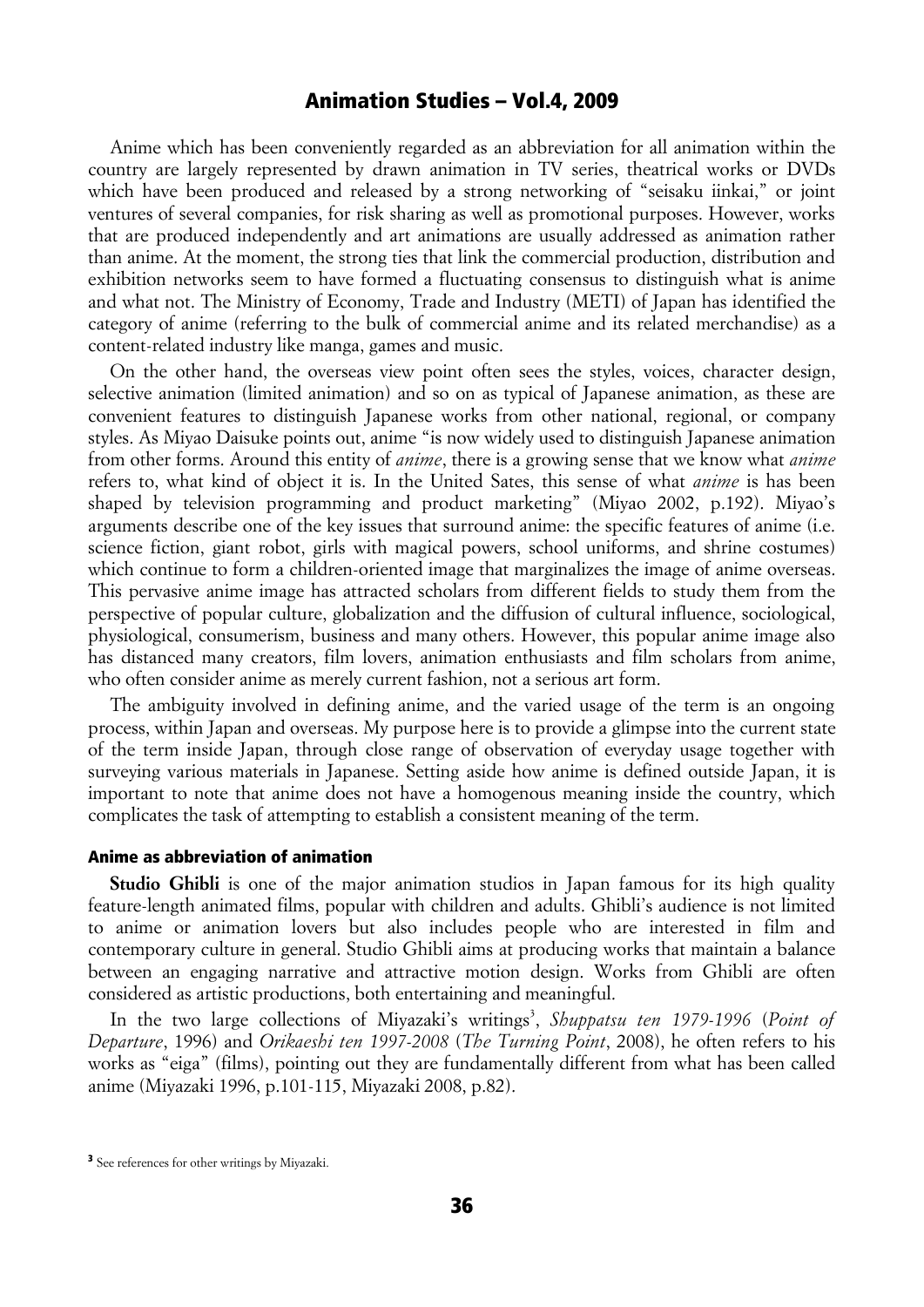Miyazaki explained that the rapid development of the anime industry was closely connected to the rich manga culture in the country. However, when many visual conventions from manga were directly transferred into anime, he was dissatisfied with artists who simply relied on these established norms to convey action and meaning. For Miyazaki, artists should observe and digest different experiences, including film and manga, to finally create their own expression (Miyazaki 1996, p.106). Besides that, he emphasized the everyday experience of the presentation of space and time in animation that should break away from simply relying on visual conventions that evolved from manga expressions. However, Miyazaki also made the point that it does not make sense to completely ignore the rich possibility of expressions found in manga. He thinks creators should treat manga as a departure point and learn and be inspired by it (Miyazaki 2008, p.82).

Miyazaki disliked the term "anime" because it represents a narrow world view of animation that is limited to celluloid animation, ignoring other techniques possible in animation expression (Miyazaki 1998, p.103)<sup>4</sup>.<sup>iv</sup> Miyazaki also criticized the tight production schedule of anime that had encouraged the reduction of details in drawing and relied on deformed images that focus on depicting the impact of the moment instead of choreographing the motion through carefully executed in-between drawings (Miyazaki 1998, p.107).

Another organization close to Studio Ghibli is the Tokuma Memorial Cultural Foundation for Animation. Tokuma is in charge of the Ghibli Museum in Mitaka and provides funding for young scholars to carry research about animation inside and outside of Japan. Even though it is not stated clearly, it is clear that their aim is to promote the understanding of animation through scholarly discussions and debates, encouraging the creation of animation and its culture in a bigger context than anime.

Based on this standpoint, it is natural that Studio Ghibli always addresses Miyazaki's works as "the works of Miyazaki" or "the films of Miyazaki" in their own publications, related activities and official website. However, some changes occurred recently. In their 2009 exhibition catalog "Studio Ghibli Layout Design," anime is used as abbreviation in the Japanese text, while it is carefully translated into English as "animation." This minor example could be a coincidence, yet it hints that Studio Ghibli and Miyazaki's attitude toward anime has softened, accepting the use of "anime" as abbreviation for animation, following the majority usage in Japanese media.

**Suginami Animation Museum**, established in 2003, is the first animation museum that aims to promote Japanese animation as a whole. The size of the museum is comparatively small, but it displays panels exhibiting the full history of Japanese animation. It also has a library that contains many TV animated series from the past and present, racks of animation related references publications and some scholarly books on animation. In my interview with the curator of the museum, Suzuki Shinichi<sup>5</sup>, he stated that anime is used as an abbreviation in this museum, which is not intended to indicate any particular visual style. The current display tends to have more things on TV animated series compared to the theatrically released feature-length animation. The celluloid animation that has been dominant in Japan is also well reflected in the museum's display. In an interesting contrast to the museum's display, Suzuki emphasized that the museum aims to inspire young people to become artists who can work creatively, independent from the popular industrial style.

<sup>&</sup>lt;sup>4</sup> The attitude towards encouraging a wider animation world view is also reflected in Studio Ghibli's official website. Cf. e.g. "Studio Ghibli's Library," a main section of their site.

<sup>5</sup> Interview with Suzuki Shinichi on May 1, 2009.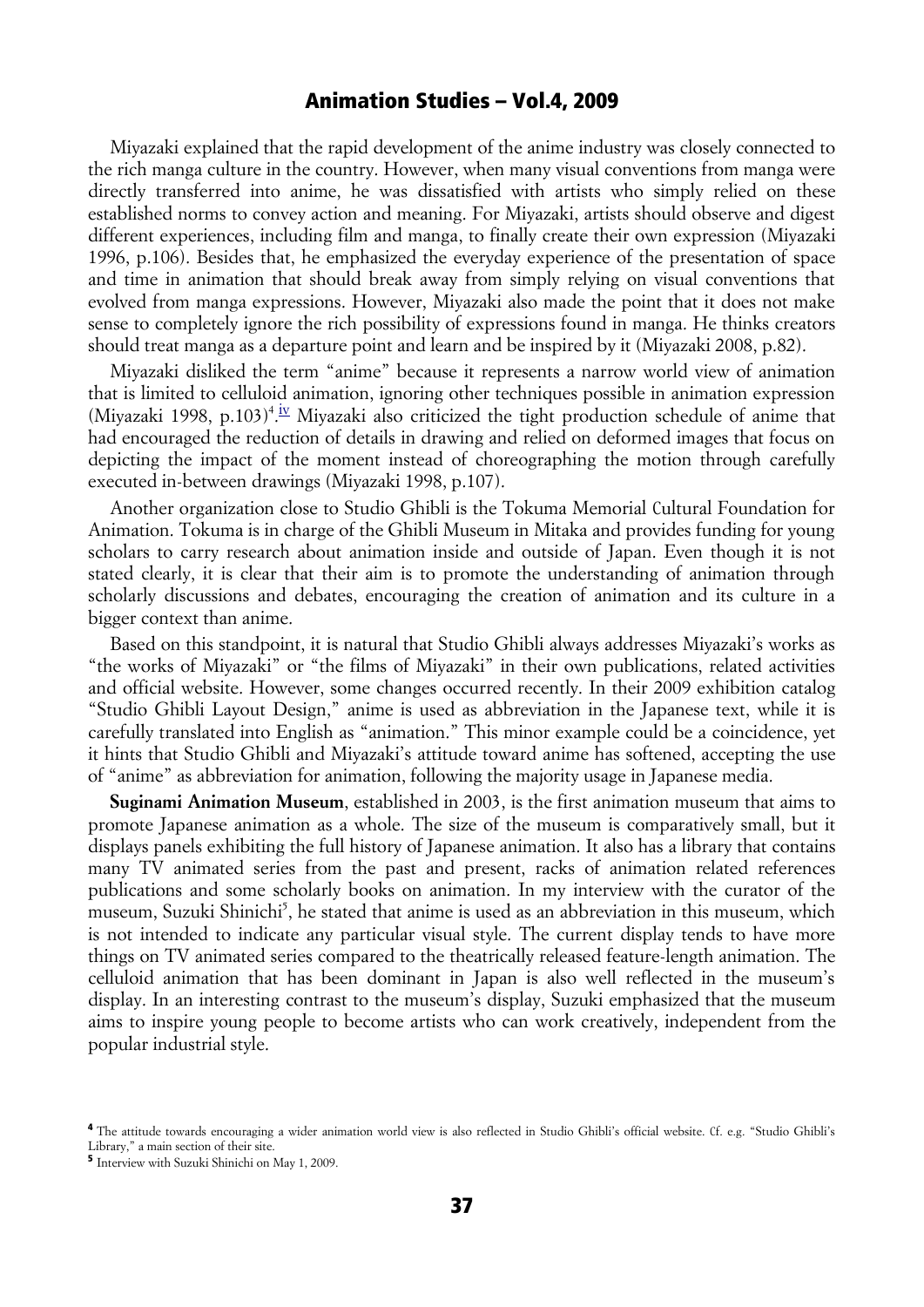*Searching for the Trajectory of Japanese Animation* (Nihon anime no hisyōki o sagaru 日本アニ メの飛翔期を探る), a major exhibition on Japanese animation held in the year 2000, traced its history from the first theatrically released animation *Hakujyaden* (1958) to other feature-length animated films that Toei Doga produced throughout the 1960s. The show aimed to introduce how Japanese animation developed after the war and looked into the rapid expansion of TV anime in the 1970s. Here, anime was also used as an abbreviation in the exhibition catalog.

There are many popular references which have been using anime as abbreviation for animation such as, the two volumes of the *Toei doga chōhen anime dai senshū* (東映動画 長編アニメ大全 集), *Mangaka animesakka jinmei jiten* (漫画家 アニメ作家 人名事典) and *Nihon no anime zenshi* (日本のアニメ全史). Common animation technical books such as *Dare mo wakaru! anime no kihon baiburu – jinnbutsu no ugoki hen* (誰でもわかる!アニメの基本バイブル 人物の動き 編), *Anime sakuga no shikumi kyarakuta ni inochi o fukikomō* (アニメ作画のしくみ キャラに命 を吹き込もう) also tends to adopt anime as an abbreviation.

*Anime no kyōkashō* (the official English title is *The Animator's Text*), a four-volume reference recently published by the Committee of the Anime Human Resource Training and Educational Program, is mainly written by bodies that are closely connected to the anime industry<sup>6</sup>. They acknowledge the use of anime as an abbreviation for animation, but also stress that anime is usually represented by TV animated series based on the celluloid animation technique. In the segment titled "Auteurs of Japanese animation," Kawamoto Kihachiro, Yamamura Koji and Shinkai Makoto are included. They are introduced as artists whom anime fans might not be familiar with, but are all internationally recognized animation creators (Fukui, volume 1, 2008, p.9). This text book foregrounds the concepts and techniques of commercial animated series and is clearly intended for those who aim to be employed in the anime industry as indicated in the book's subtitle. Anime, used here as an abbreviation reveals a sense of dominance of the commercial anime industry and the esteem coupled with segregation accorded "animation people" like Kawamoto or Yamamura who are well recognized, but not commercially significant in the industry.

Listed above are examples of the term anime used as an abbreviation. When examined closely, these individual organizations clearly have distinct attitudes towards their understanding of the ideal form and purpose of animation, despite adopting anime as an abbreviation. Studio Ghibli has been extremely careful when it comes to describing their works. However, other examples seem to be more media driven, not especially aware of or concerned with the varieties of the meanings implied by animation and anime.

#### **Anime as a category not a contraction**

There are a number of Japanese creators of animations that have taken care to assert that their works are not "anime." They appear to feel that the popular usage of the term "anime" to represent the culturally specific type of Japanese animation commonly found in TV series and franchise theme theatrical productions is so strong, that they want to clearly dissociate their own works from this use of the "anime" term. Prominent among those who hold this position is Yamamura Koji, an independent animation artist who has expressed his concern in differentiating the usage of anime and animation. In the introduction to his book *Welcome to the World of Animation*, he stressed his works are animation and not anime. He went on to explain

<sup>&</sup>lt;sup>6</sup> The overall supervision of this series is by The Association of Japanese Animations (AJA). Other organizations and companies that involved include Nihon Gakuin College, Toho Gakuen College, Sunrise (*Gundam*, *Keroro gunso*), Toei Animation *(One Piece*, *Dragon Ball*) and Celsys (Graphic Related Software Development & Multimedia Creation).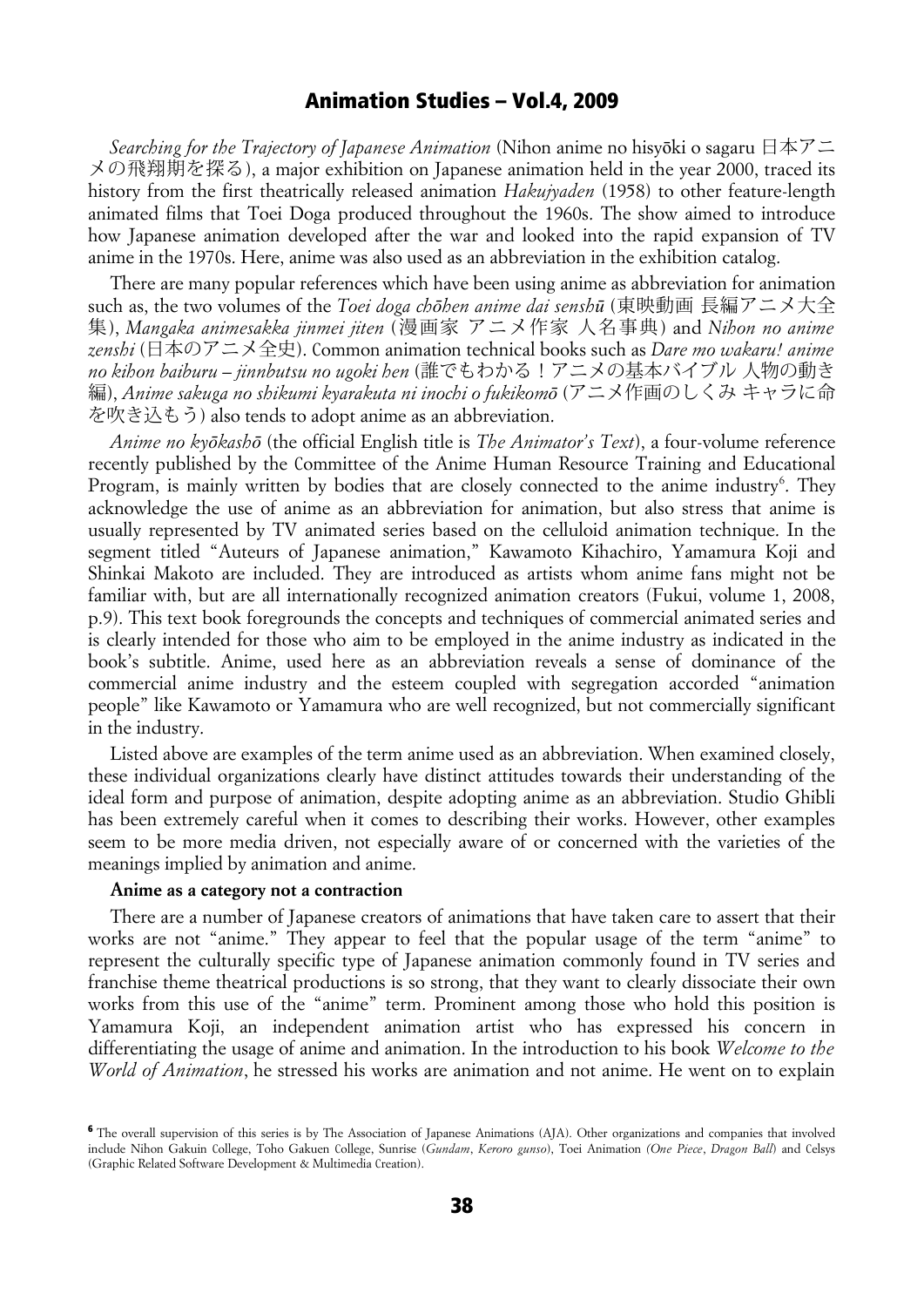that anime is just part of the bigger category of animation, yet anime has nonetheless become the established term referring to all forms of animation in Japan<sup>7</sup>. At the moment, Yamamura also lectures at Tokyo University of the Arts, where he trains students by introducing them to different animations from around the world. Recently, he has also started to organize a series of public lectures which focus on introducing worldwide contemporary animation artists to the audience, to further expand the understanding of animation in Japan<sup>8</sup>.

*Japanese Animated Films: A Complete View from Their Birth to "Spirited Away" and Beyond* (日 本漫画映画の全貌), a 2004 exhibition on Japanese animation, refused to use anime as an abbreviation. Instead, they went back to an older term, *manga eiga*. This interesting exhibition reviewed Japanese animation as *manga eiga* in order to educate a younger generation about another category of animation, as *manga eiga* embodies values and aesthetics different from their familiar anime. In this exhibition, there was a sense of pride and legitimacy of animation that looked back to the golden era of Toei Doga. The short essay in the catalog written by Suzuki Toshio, the producer of Studio Ghibli pointed out that "Japanese manga films have a more director-centered approach while western animated film are more centered on the film's concept itself" (Suzuki 2004, p.13). Animation researcher Kano Seiji also commented in the same catalog that designing character movement and performances should be the main job of an animator. However, having a low budget, a short production period, subcontracting works to other production companies and relying too much on freeze images (*tome* ト メ ) to express the emotional state of the character has become a common scene in the industry. Kano quoted Otsuka Yasuo, a famous veteran animator to describe this symptom as "limited anime-ize" (shō seru anime ka 省セルアニメ化) (Kano 2004, p.167).

Here, even though it is not clearly stated, TV anime are shown in contrast to be a mere fast food-like commercial product that does not carry much of the author's signature. Avoiding anime as abbreviation in order to highlight the difference between anime and animation is here intended as a meaningful distinction. However, this exhibition also has its own prejudices, as it just sheds light on the lineage of Toei Doga and its successor, Studio Ghibli, which are presented as carrying on the values of making real animation, and completely ignores the importance of other studios<sup>9</sup>.

A number of independent animators, most represented by Kuri Yoji, Furukawa Taku and Aihara Nobuhiro have also expressed their dislike of the use of anime as an abbreviation. This group of creators tends to have a wider interpretation of animation, emphasizing individuality and originality in their work that does not conform much to the existing anime style. Many of them are creating short animations and actively participate in world wide animation festivals. Setting aside that the works by this group are often art-oriented and have little exposure in the mainstream media, they continue to share their passions through lecturing at universities. Laputa Art Animation School, a small animation organization inspired by Yury Norshtein, is a place where many of them provide lectures and hands-on training for those who are interested in using animation as an expressive medium $10$ .

<sup>7</sup> Yamamura reconfirmed this statement in an interview with the author at Yamamura Animation, March 30, 2009.

<sup>8</sup> http://animation.geidai.ac.jp/ca2009/

<sup>&</sup>lt;sup>9</sup> Mushi Productions was quite important in the historical development of Japanese animation. However, the fact that it was disliked and blamed for initiating the era of cheaply produced TV animated series is well demonstrated here.

<sup>1 0</sup> According to the history written in Laputa's official website, Yury came to Japan as the judge for the Laputa Animation Festival in 2000. He commented that Japan had no school to provide training for artists. Laputa Art Animation School was established to bridge the gap between artists and the heavily commercialized anime world in Japan by providing training to encourage individuality.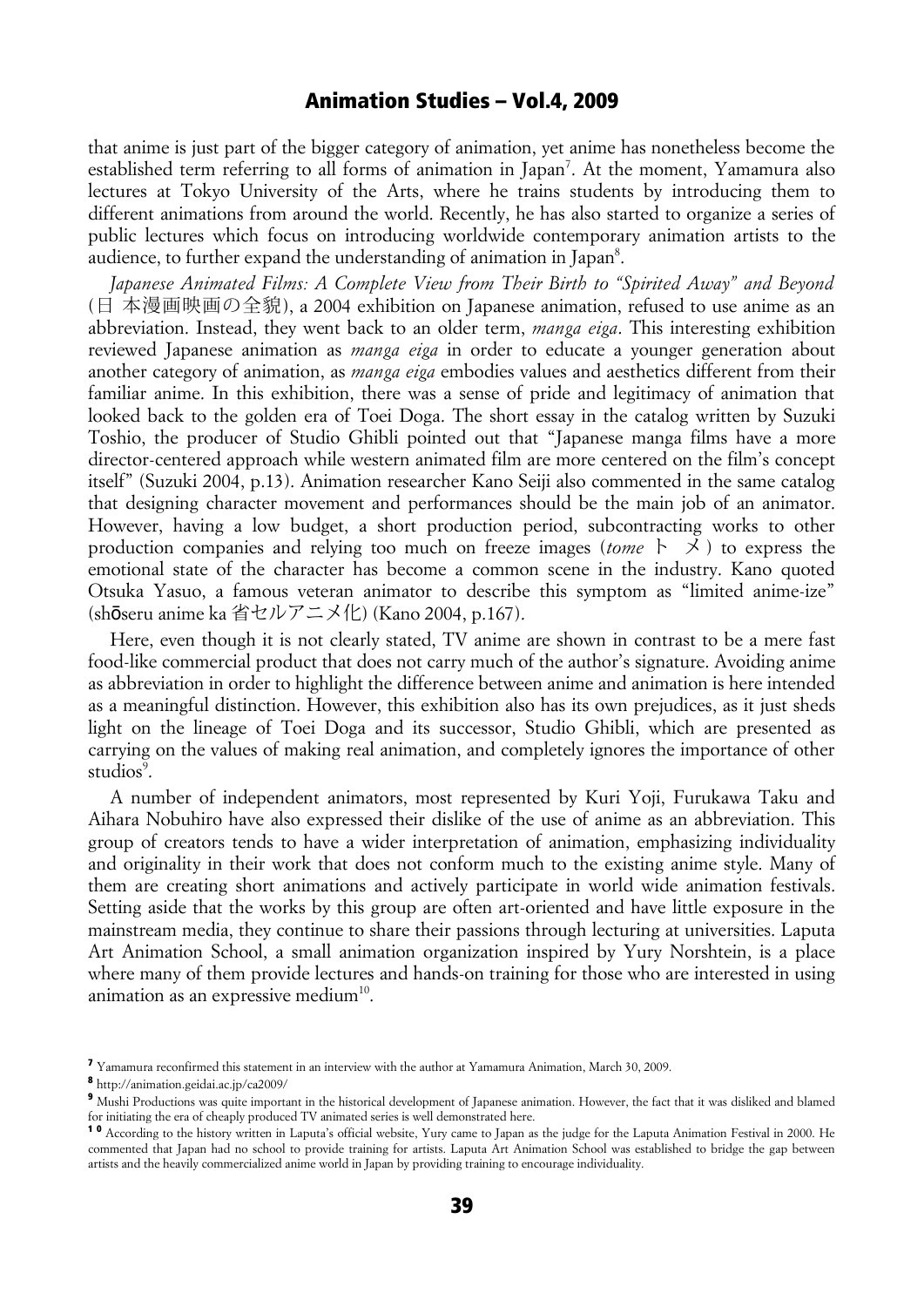#### Anime as a culturally distinct form of Japanese animation

The worldwide popular reception of anime and the promotion by the Japanese government of anime are both clearly centered on this category of works that usually includes a mixture of the following characteristics:

- (a) Based on manga
- (b) Specific voice mannerisms
- (c) Extensive use of selective animation
- (d) The use of the camera work to provide motion to still drawings.
- (e) Specific patterns of character design and facial conventions
- (f) Complicated storylines with long episodic narratives

Currently popular series such as *Naruto*, *Bleach*, *Full Metal Alchemist*, *Death Note*, *Mushi-shi* and many others that match dominant images of anime all have the above characteristics. These particular characteristics have separated them from mainstream animation from the West. However, setting aside their popularity and enormous commercial viability, they are still often criticized as second rate due to their limited use of motion, repetitive narrative patterns, and focus on preteen and teenage audiences. In 2008, there were 140 new titles screened on TV and cable. Yet among this large number there were many interesting works with ambitious creators that inserted their signature styles into the works despite the tight working schedules, low budgets and various demands from the production committees and sponsors<sup>11</sup>.  $\frac{xi}{ }$ 

Yuasa Masaaki, the talented director of the feature-length animated film *Mind Game* (2004), and anime series such as *Kemonozume* (2006) and *Kaiba* (2008), is one of those who is attempting to resist these commercial pressures while working within the mainstream of the industry. Before working as a director, he worked as an animator for the long running popular TV anime series *Chibi Maruko-chan* and *Crayon Shin-chan*. His works often demonstrate highly personalized character designs that at the same time employ many conventional anime characteristics. The movement designs in Yuasa's works are interesting as he tends to play with selective animation, superseding what some see as its limitations. In an interview with Yuasa, he is obviously comfortable to be addressed as an anime director, and like many freelance animators, he is always trying hard to generate works that satisfy the audience while maintaining a unique sense of style. The *Tetsuwan Atomu* series from the 1960s, *Uchusenkan Yamato* from the 1970s, *Gundam* from the 1980s and *Evangelion* from the 1990s all have unique styles that were distinct from much of the mainstream animation of their day.

In reality, there have always been some complications when the Japanese Government has pushed anime as their representative contemporary cultural industry. Despite the huge income derived from anime and related goods each year, the anime scene is not an unproblematic entity as can be seen from the large quantity of sexually explicit "hentai" anime. Another example is the Akihabara district in Tokyo, the so-called dreamland for otaku, which poses another delicate issue that the government struggles to address when promoting anime<sup>12</sup>.

<sup>&</sup>lt;sup>11</sup> The information is based on the online data from the Association of Japanese Animations. This number excluded OVA titles and titles that screened at theatres. Eighty-seven titles were screened on TV (including broadcast channel TV) according to the July, 2009 statistic. http://www.aja.gr.jp/

<sup>&</sup>lt;sup>12</sup> Once most famous for cheap electronics, anime, manga, games and figures are now among the most publicized attractions of Akihabara. See Morikawa Kaichiro "Learning from Akihabara: The Birth of a Personapolis" for his lengthy and informative discussion about the history of Akihabara.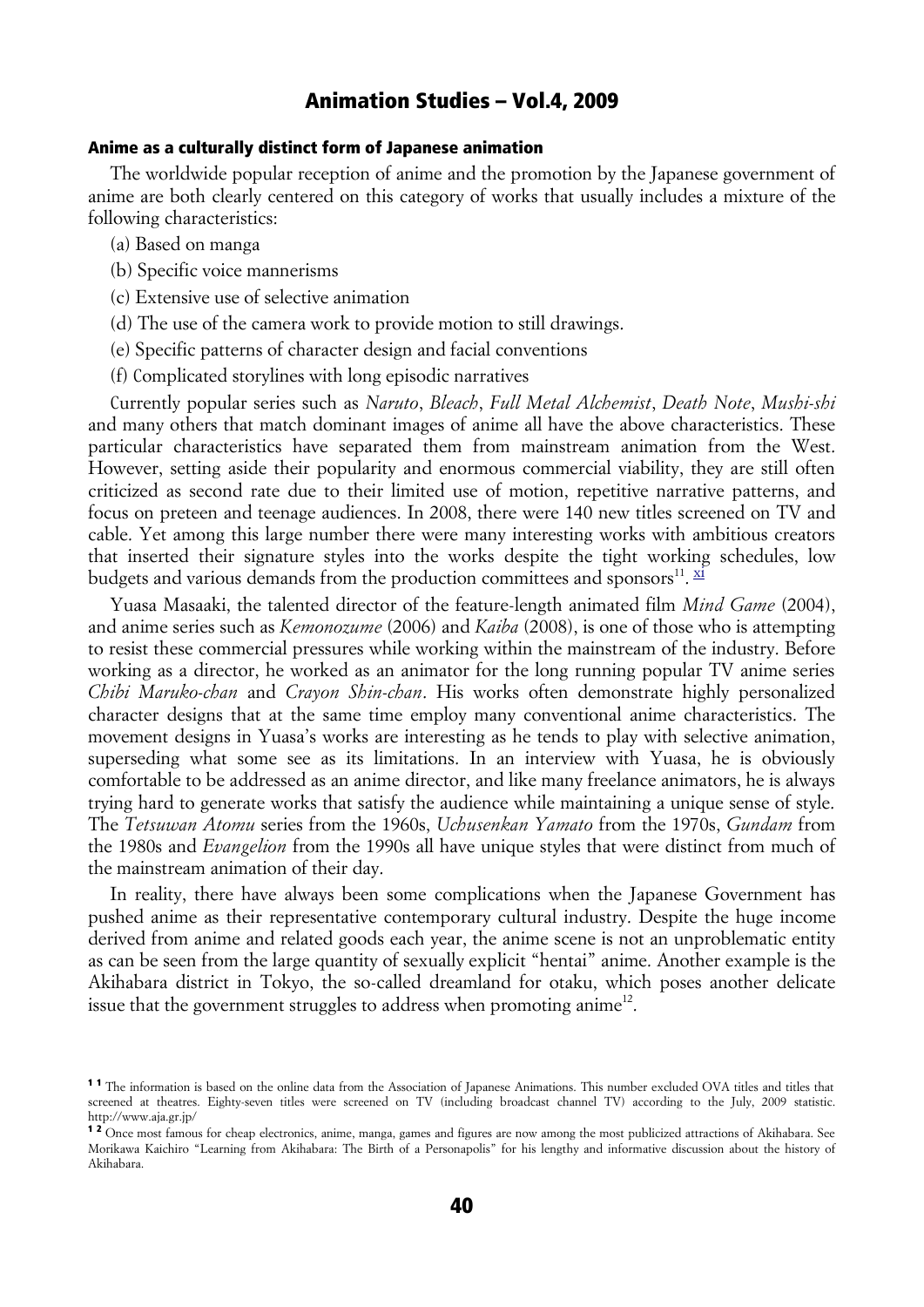Akiba-kei is the current slang term for people in the Tokyo area who are active in the anime and gaming scene in Akihabara or adopt an anime-related lifestyle. They are often viewed as the extreme example of the people who are into anime, manga, games and idols. It is also common to spot them dressed in varied cosplay costumes walking around or performing in Akihabara.

Not everyone in Japan in pleased about this image of Akihabara, but the trend has certainly attracted attention throughout the nation. Many people see it as a kind of street theater with mixed feelings. The recent hit movie *Densha Otoko* (Train Man) depicted an otaku's inner insecurity and alienation in Japanese society and his search for a love life. It helped to improve some people's negative perception of otaku. The Anime Center located in Akihabara that tries to promote a non-Akiba-kei image for anime, is another interesting effort to create a healthier cultural image of anime for the district. On a national level, Japan International Contents Festival, supported by METI that connected with the contents industry like games, animation, manga, characters, broadcast, music and film can also be viewed as part of the government effort to rationalize or upgrade the cultural image of anime<sup>13</sup>.

#### Conclusion

It can be seen that there are two basic groups that view anime as a term with entirely different meanings and image, whether the word is used as an abbreviation or not. In conclusion, I would emphasize the importance of two main definitions of anime, each with its own pattern of usage: (A) anime as a simple abbreviation of "animation" and (B) anime as a culturally specific type of Japanese animation that excludes some forms of animation made in Japan. It is not my intention to promote either definition or type of animation, but to simply clarify these several meanings and uses of the term. As mentioned earlier, there are extremely creative and aesthetically sensitive anime (B definition) available in the market. Very often the media talks about anime as though this specific form represented the entirety of animation made in Japan, while in reality anime in the cultural specific mode is only one of many forms of animation in Japan. Specifying whether anime is used as an abbreviation or a culturally specific mode of Japanese animation can help to clarify our perception and analysis of the variety of animations produced in Japan. These distinctions are not only important within the cultural context of Japan, but also have an important role in clarifying the analysis of Japanese animation from an international standpoint.

The current controversy over the Japanese governments promotion of anime (B definition) as a cultural ambassador for contemporary Japan, to the more spontaneous delight taken in Japanese anime (B definition) across Asia, Europe, and elsewhere, can all be investigated more clearly with care taken to identify these several definitions and patterns of usage for the term "anime." Some parts of the meaning of this international meaning of anime refers to Japanese culture in specific forms, such as kimono, samurai, geisha, sword play, archaic style armor, Japanese gothic-Lolita style, fashion, cosplay etc. Even the perception of Miyazaki's work as Japanese, especially *Mononoke hime* (1997) and *Sen to Chihiro no kamikakushi* (2001), fit this image of anime as being culturally Japanese. Using a Japanese abbreviation like anime represents this cultural difference outside of the country. Inside the country, the Japanese cultural context is a given- the distinction that some want to achieve between animation and anime as applied to works produced in Japan is more technical and stylistic than cultural. It also involves issues of production, audience, distribution (TV and theatre versus festival); in addition, some creators' desire to be known foremost as quality animators rather than quality Japanese animators.

<sup>&</sup>lt;sup>13</sup> The government motives and policies that may be exploiting and controlling a people's art movement for its own unrelated ends have been criticized by Otsuka Eiji.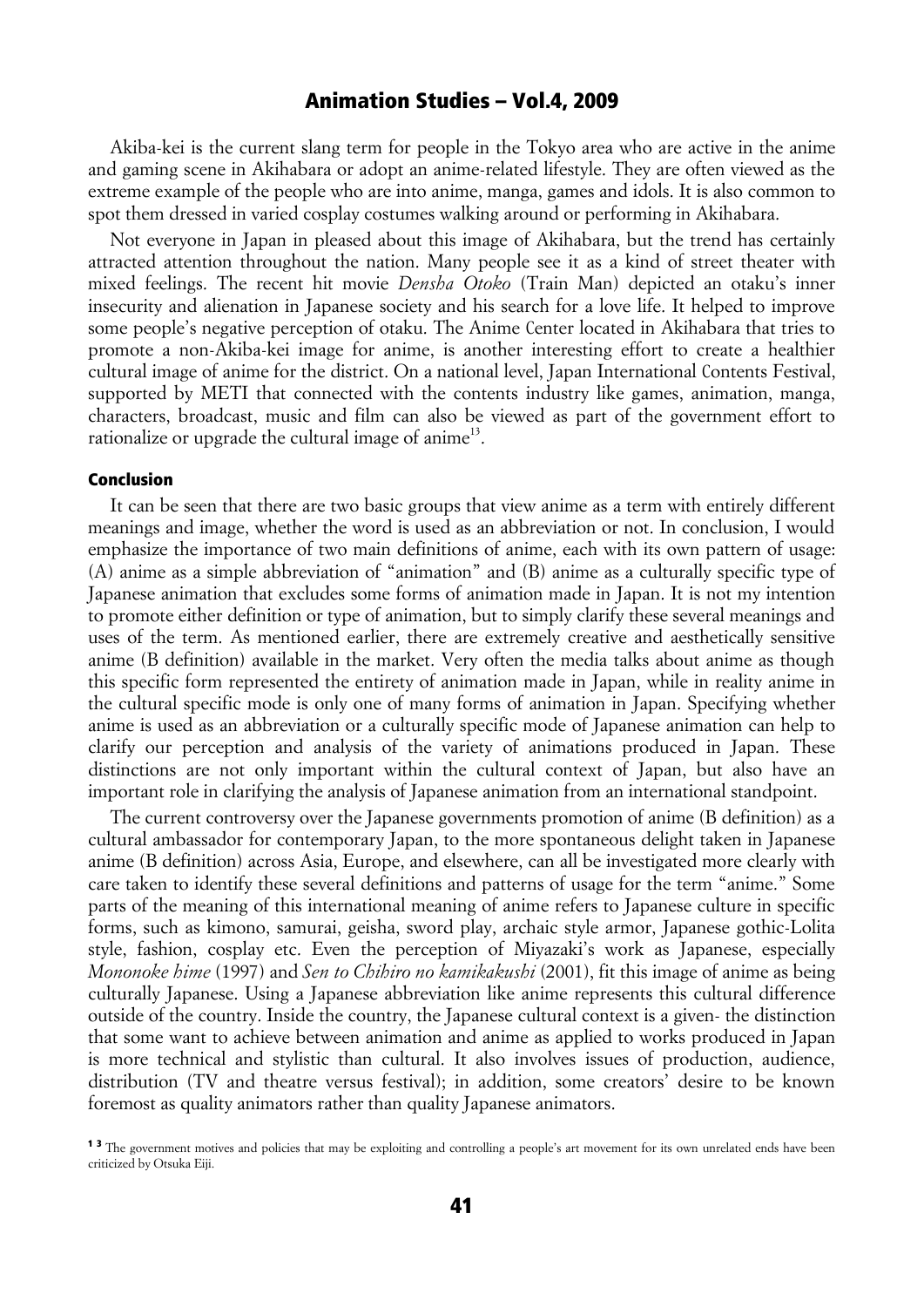The desire of some members of the government and some politicians to use anime and the related forms like manga and cosplay as cultural ambassadors represent an attempt to co-opt their worldwide popularity to form an appealing face for government policies and an international image useful for promoting tourism and international trade. Considering these issues internal and external to Japan, it becomes clear that such terms as "animation" and "anime" are far from being simple or neutral descriptive terms. Instead, multiple viewpoints and usages reveal a contested ground that cannot fairly be reduced to a simple definition. It also exposes differences in use and meaning between the still largely separated worlds of discourse inside Japan and outside of it. A heightened sensitivity to these terminological differences in future studies of animation in Japan will help to clarify the different trends and viewpoints in the scholarly world as well as society at large. ^

Gan Sheuo Hui is a postdoctoral fellow of the Japan Society for the Promotion of Science (JSPS) at Kyoto University. This paper was initially presented at the Society for Animation Studies conference in Atlanta, 2009. This paper is intended to help prepare the groundwork for a book of essays and interviews on Japanese animation.

#### References

- Fukui, Shinjitsu (2008) ed. *Anime no kyōkasho anime gyōkai o mezasu hito no tame no daiichihen: nihon no anime sangyō* (Animator Textbook - For Those who Wish to Enter the Anime Industry - Volume One: Anime Industry in Japan). Tokyo: Anime jinzai yokusei/kyōiku puroguramu seisaku iinkai jimukyōku.
- Hosogaya, Atsushi (Kawazaki shimin myūjamu) (2000) ed. *Nihon anime no hisyōki o sagaru* (The Catalog for the Exhibition - Searching for the Trajectory of Japanese Animation). Tokyo: Yomiuri Shinbunsha.
- Kano, Seiji (2004). *A purodakushon kara sutajio giburi made manga eiga wo sasaeta animētā no keifu* (From Production A to Studio Ghibli - The Lineage of the Animator that Sustain the Manga Eiga). in *Nihon manga eiga no zenbō - sono tanjyō kara sen to Chihiro no kamikakushi soshite…*(The Catalog for the Exhibition - Japanese Animated Films: A Complete View from Their Birth to "Spirited Away" and Beyond). Tokyo: Museum of Contemporary Art Tokyo.
- Kawamoto, Kihachiro. Personal Interview. 8 July 2009.
- Miyao, Daisuke (2007). "Before anime: animation and the Pure Film Movement in pre-war Japan." *Japan Forum* 14 (2) 2002: 191-209.
- Miyazaki, Hayao (1996). *Shuppatsuten 1979-1996* (Points of Departure 1979-1996). Tokyo: Studio Ghibli.
	- \_\_\_\_\_\_ (1997). *Miyazaki no zassō nōto: zōho kaiteiban* (Miyazaki's Daydream Note). Tokyo: Dainippon Kaiga.
		- \_\_\_\_\_\_ (2002). *Kaze no kaeru basho naushika kara sen to chihiro made no kiseki* (Where the Wind Blows - From Nausicaa to Chihiro). Tokyo: Rockin' on.

\_\_\_\_\_\_ (2002). *Doromamire no tora - Miyazaki no mōsō nōtō* (Hayao Miyazaki's Fantasy Note - Tigers Covered in Mud). Tokyo: Dainippon Kaiga.

- \_\_\_\_\_\_ (2004). Hikōtei jidai eiga "kurenai no buta" gensaku (The Age of the Flying Boat The Original of the Animated Film of Parco Rosso's).
- \_\_\_\_\_\_ (2008). *Orikaeshi ten 1997-2008* (The Turning Point 2008). Tokyo: Iwanami Shoten.